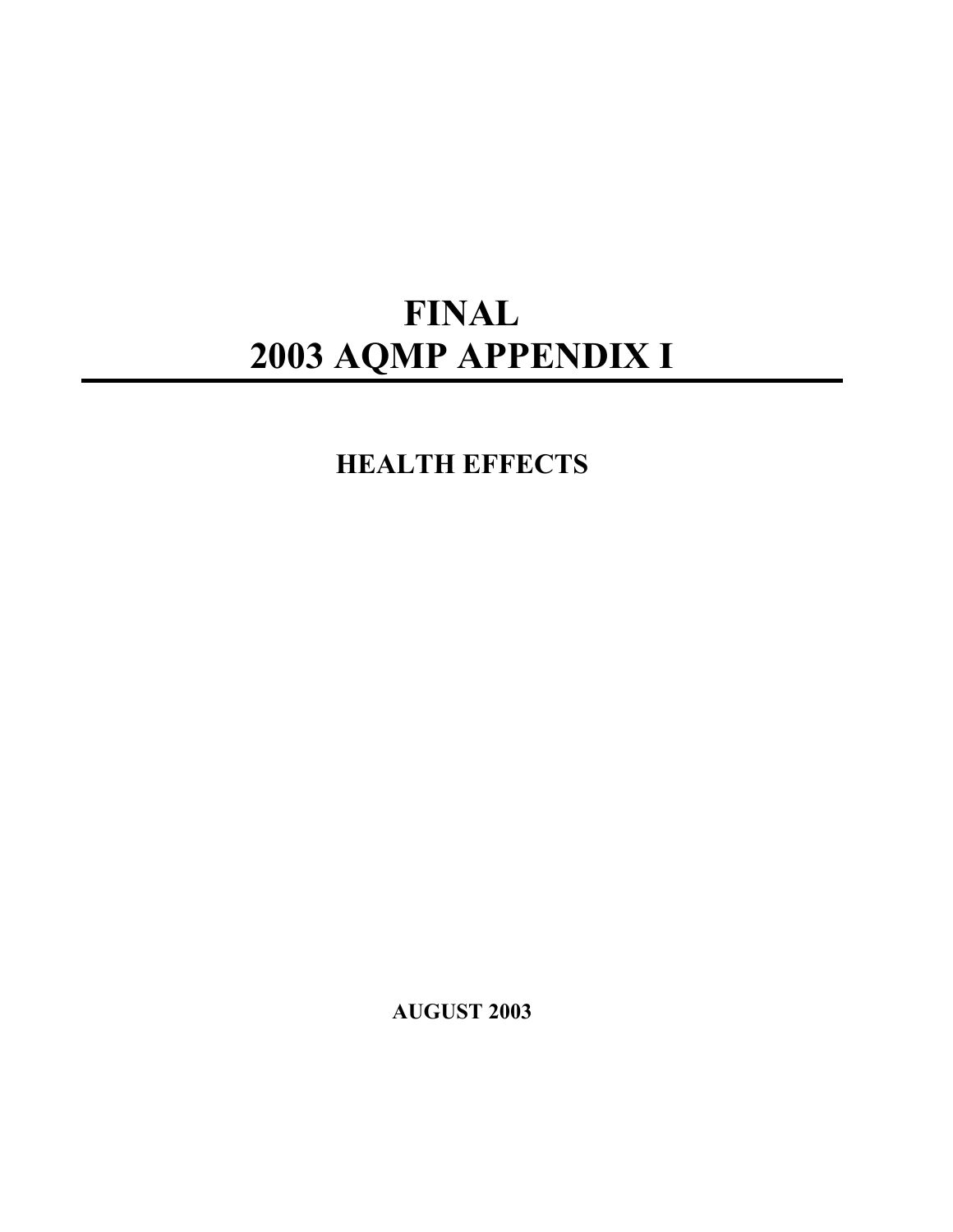# **ATTACHMENT 1 COMMENTS RECEIVED ON DRAFT APPENDIX I FROM SCAQMD ADVISORY COUNCIL**

The letter requesting comments and a copy of comments received follow.

Staff responses to comments are in Attachment 2.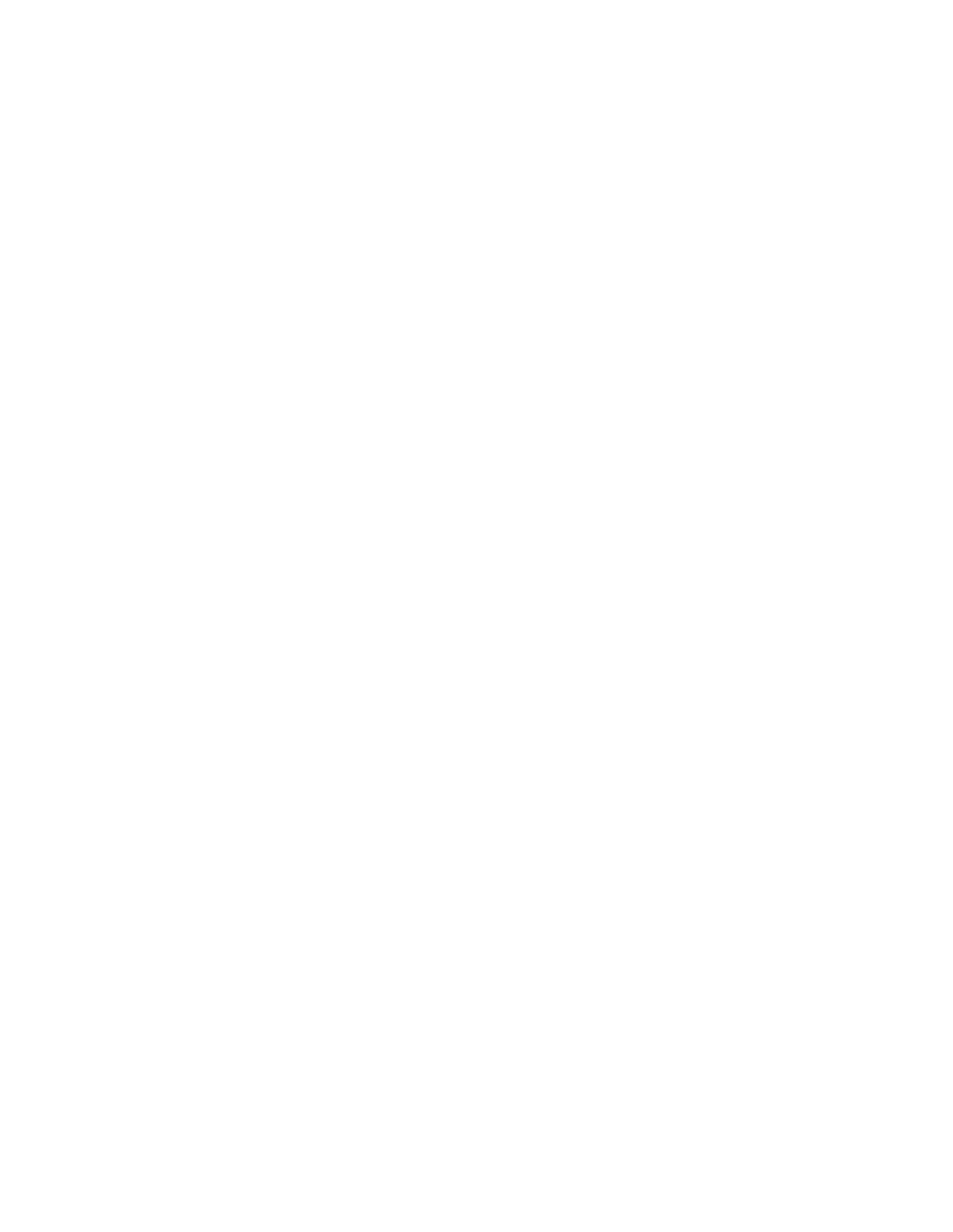## **ATTACHMENT 2 STAFF RESPONSES TO COMMENTS RECEIVED**

Comment:

Include more extensive referencing.

Response:

Additional references for recent studies have been added.

Comment:

Include a summary of the history of health effects research for PM2.5 including the controversy over EPA's PM2.5 standard.

Response:

References to the controversy regarding the particulate matter standards and the health research plan have been added.

Comment:

Address health effects of air toxics to some degree.

Response:

A brief discussion of air toxics has been added.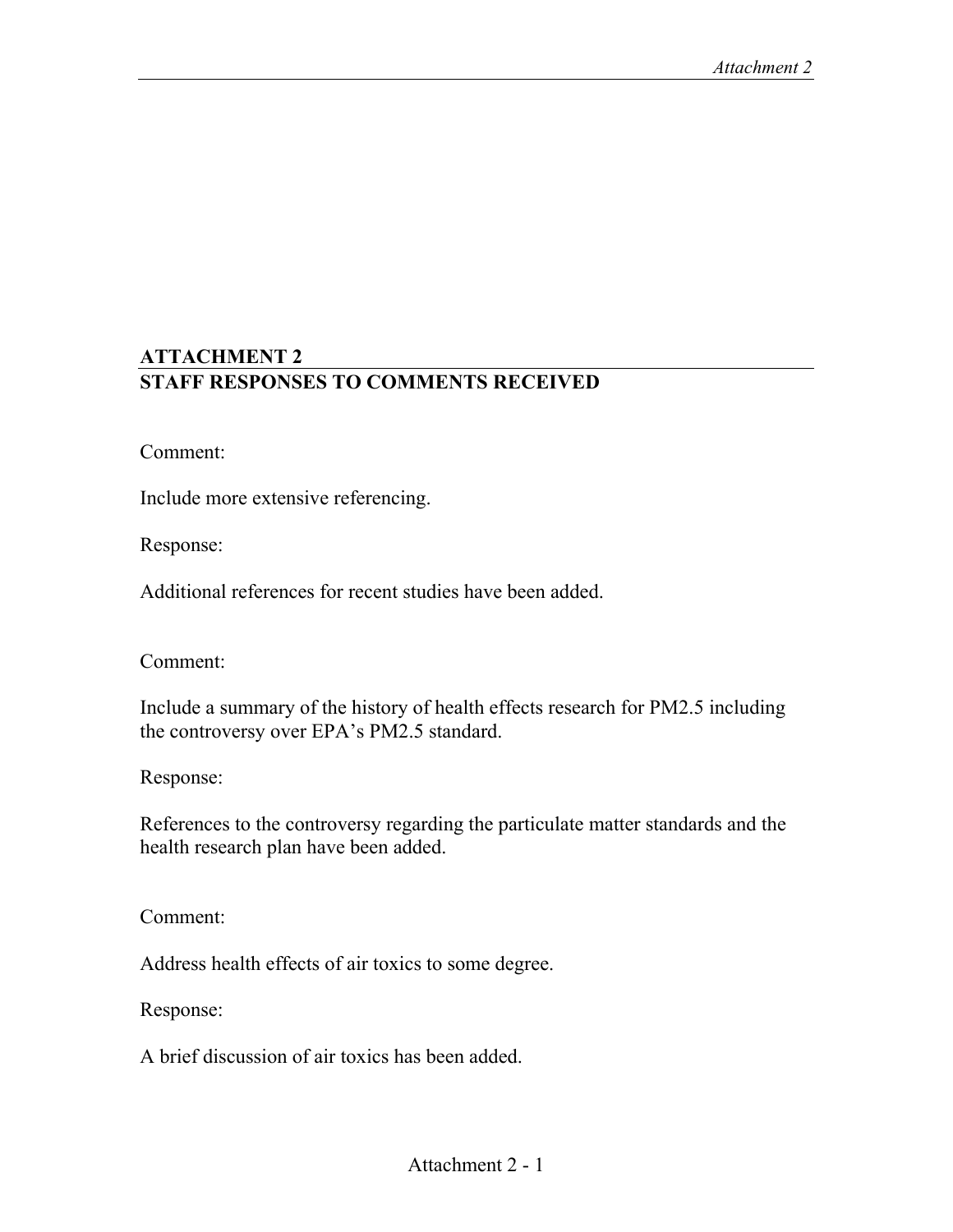## Comment:

Include recent studies of air pollution effects on pregnancy outcomes and lung growth retardation effects in children.

#### Response:

These have been included.

Comment:

Tabulate those control measure that are envisioned to bring the District into compliance with national and state air quality standards.

Response:

These are addressed in other sections of the AQMP.

Comment:

Present current PM10 and PM2.5 levels and emissions in various regions of the SCAB.

Response:

Current air quality and emissions sources are presented in other sections of the AQMP.

Comment:

Provide detailed and specific information regarding the scientific study of the health effects of air pollution with citations to valid scientific studies.

Response:

Additional citations have been included.

Comment: